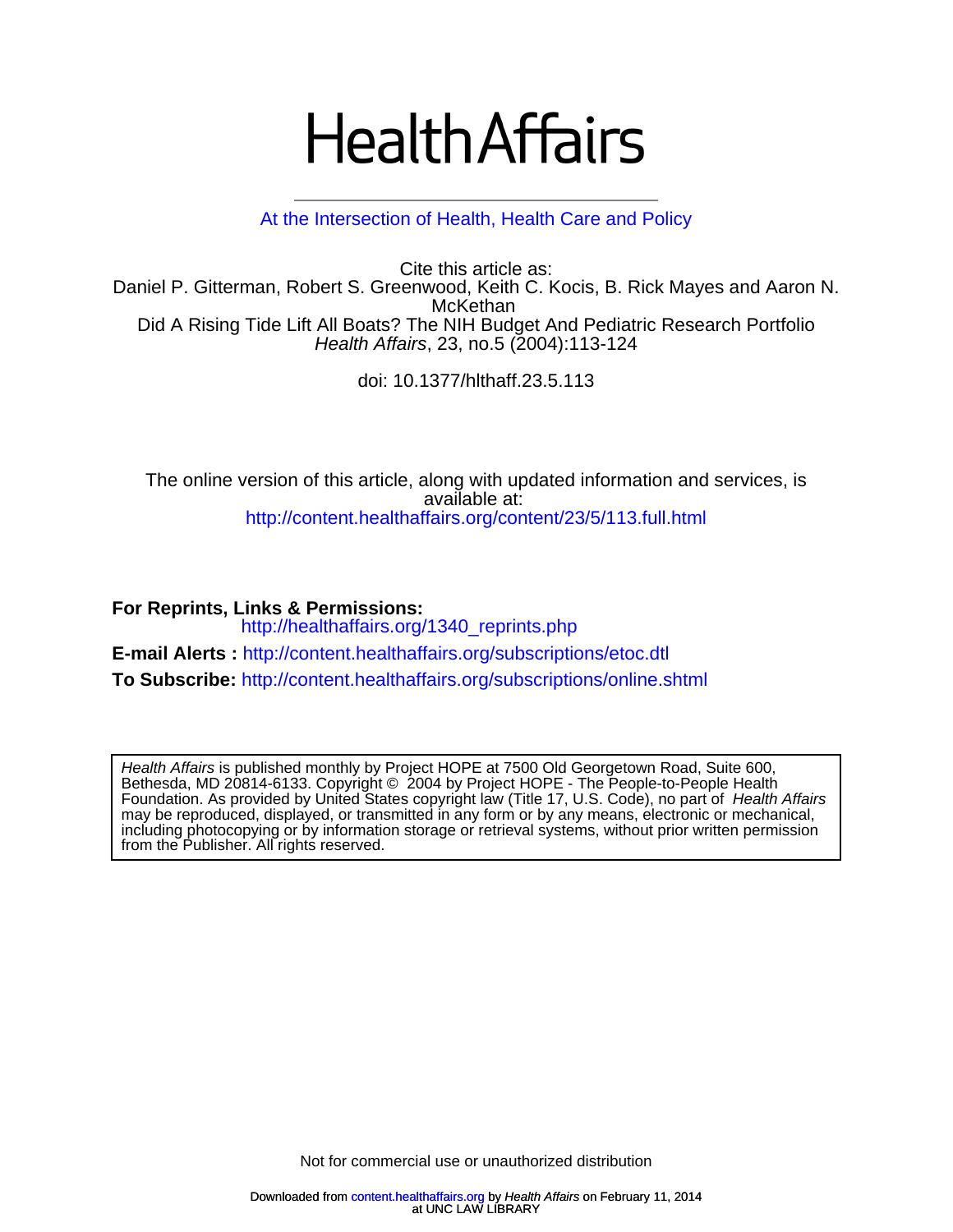# **Did A Rising Tide Lift All Boats? The NIH Budget And Pediatric Research Portfolio**

Although funding for pediatric research increased from FY 1998 to FY 2003, its proportion of total NIH spending went down.

# by Daniel P. Gitterman, Robert S. Greenwood, Keith C. Kocis, B. Rick Mayes, and Aaron N. McKethan

**ABSTRACT:** This paper examines National Institutes of Health (NIH) pediatric research spending in absolute terms and relative to the doubling of the NIH overall budget between fiscal years 1998 and 2003. Pediatric spending increased by an average annual rate of 12.8 percent during the doubling period (almost on par with the NIH average annual growth rate of 14.7 percent). However, the proportion of the total NIH budget devoted to the pediatric portfolio declined from 12.3 to 11.3 percent. We offer recommendations for implementing existing commitments to strengthen the pediatric research portfolio and to protect the gains of the doubling period.

THE ALLOCATION OF FEDERAL DOLLARS for the support of dependent<br>populations has become a major policy concern. Much of the previous at-<br>tention focused on the economic well-being of children and the elderly—in<br>particular th populations has become a major policy concern. Much of the previous attention focused on the economic well-being of children and the elderly—in particular, the declining impoverishment of the elderly and the growing poverty among children over the past half-century.1 Trends in federal spending on both groups, reported in absolute terms and relative to each other, show evidence of growing intergenerational inequity, leading to increased concern about whether the projected growth in federal spending on health programs for the elderly will come at the expense of credible commitments to programs for children.2

With that broader debate in mind, we report on the status of the National Institutes of Health (NIH) pediatric research portfolio in absolute terms and relative to the overall NIH budget during the doubling period (fiscal years 1998–2003). We avoid framing NIH appropriations in terms of competition between children

*Daniel Gitterman (Danielg@email.unc.edu) is an assistant professor of public policy at the University of North Carolina (UNC) at Chapel Hill. Robert Greenwood is a professor of neurology and pediatrics and chief of the Division of Child Neurology at the UNC School of Medicine. Keith Kocis is an associate professor of pediatrics and chief of the Division of Pediatric Critical Care Medicine at the UNC School of Medicine. Rick Mayes is an assistant professor of public policy at the University of Richmond, in Richmond, Virginia. Aaron McKethan is a doctoral student in the UNC Department of Public Policy.*

HEALTH AFFAIRS - *Volume 23*, Number 5 113 DOI 10.1377/hlthaff.23.5.113 *©2004 Project [HOPE–The People-to-People Health Fo](http://content.healthaffairs.org/)undation, Inc.*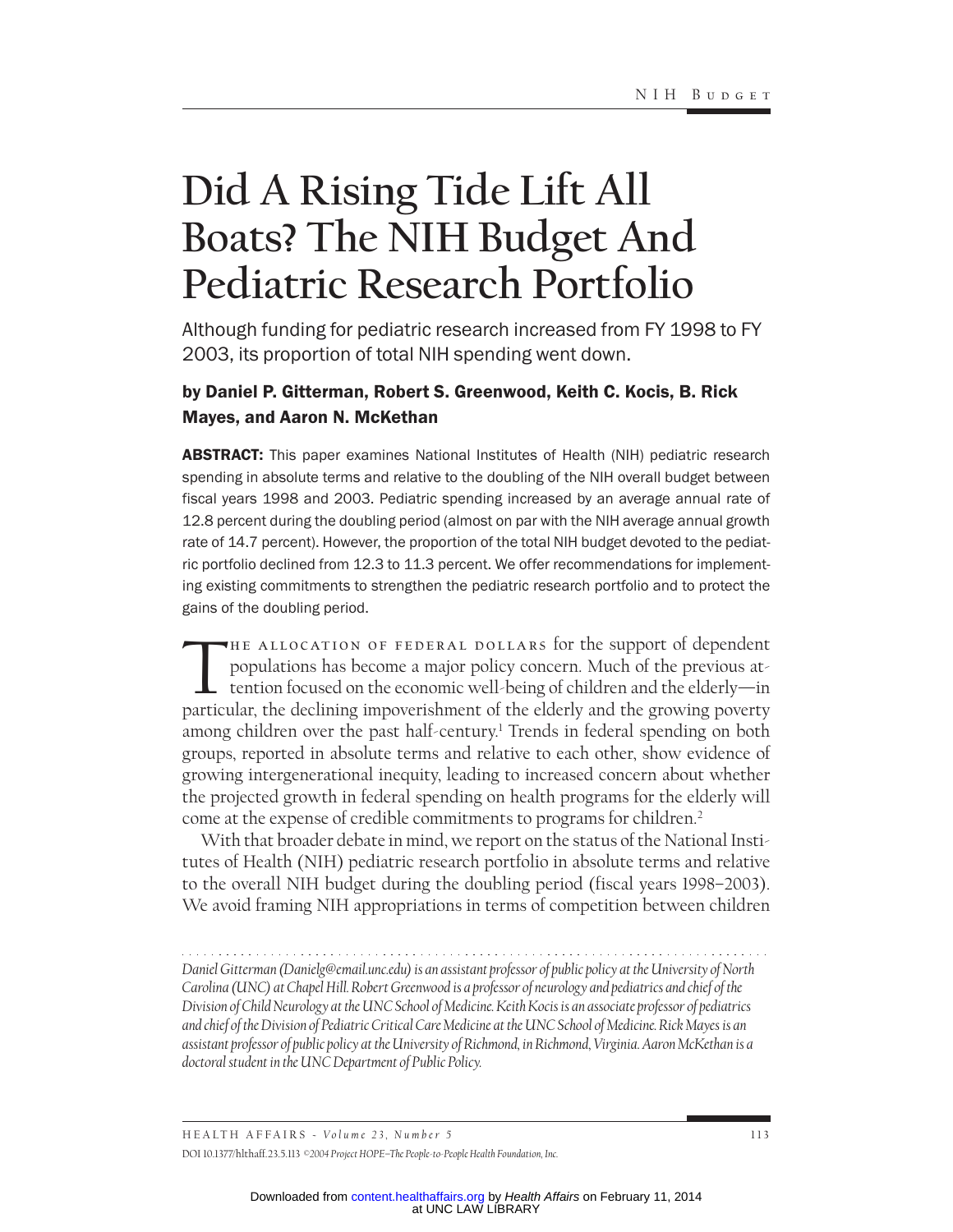and adults for scarce biomedical research dollars. Instead, we ask whether a rising budgetary tide lifted all boats: How has the pediatric portfolio fared in the recent era of rapid overall NIH growth?

Congress has expressed particular interest in the status of pediatric spending and specifically requested that NIH develop performance indicators to measure its progress toward achieving a stronger pediatric portfolio. This paper is a systematic effort to examine the status of the pediatric portfolio during the doubling period, when the overall NIH budget increased by an actual cumulative growth rate of 98.3 percent (75.7 percent in inflation-adjusted terms).

We also highlight the status of the pediatric portfolio within four institutes: National Institute of Child Health and Human Development (NICHD); National Institute of Mental Health (NIMH); National Institute of Neurological Diseases and Stroke (NINDS); and National Human Genome Research Institute (NHGRI). We use these examples to illustrate the benefits of quantifying pediatric spending to assess progress as well as the dangers of drawing conclusions about limited pediatric spending without accounting for the benefits of biomedical research, which are often spread over subpopulations in undifferentiated ways.

Pessimistic assumptions about future annual growth in federal discretionary spending will prove important for understanding the status of the pediatric portfolio over the next decade. The dramatic increase in pediatric spending has permitted NIH to fund record levels of new research and therefore to accumulate a sizable commitment base. We conclude with a set of recommendations for implementing existing commitments to strengthen the NIH pediatric research portfolio and to protect the gains of the doubling period.

# **Background**

**Federal research efforts.** Numerous federal research efforts focused on child health during the 1990s.<sup>3</sup> Concurrently, there was increasing congressional concern about the "inadequate attention and resources" that NIH was devoting to pediatric research.4 In response, NIH issued its first pediatric research report in 1996, which contained a stated commitment "to use a variety of methods" to evaluate Institutes and Centers' (ICs') progress "in achieving a strengthened portfolio in research on children."5Congress also urged NIH to establish guidelines for including children in all clinical research trials. NICHD and the American Academy of Pediatrics concurred, and in 1998 NIH released formal guidelines to this end.<sup>6</sup>

**Mental health.** Increased attention also was focused on child and adolescent mental health in the 1990s. Pediatric research lagged behind that in other subspecialties, largely because of pharmaceutical companies' indifference to marketing psychotropic drugs to children and concerns about the ethics of including children in research. Childhood psychopathology emphasized psychodynamic analysis, and, thus, biomedical and psychopharmacologic research was considered unnecessary, potentially dangerous to children, and misguided.7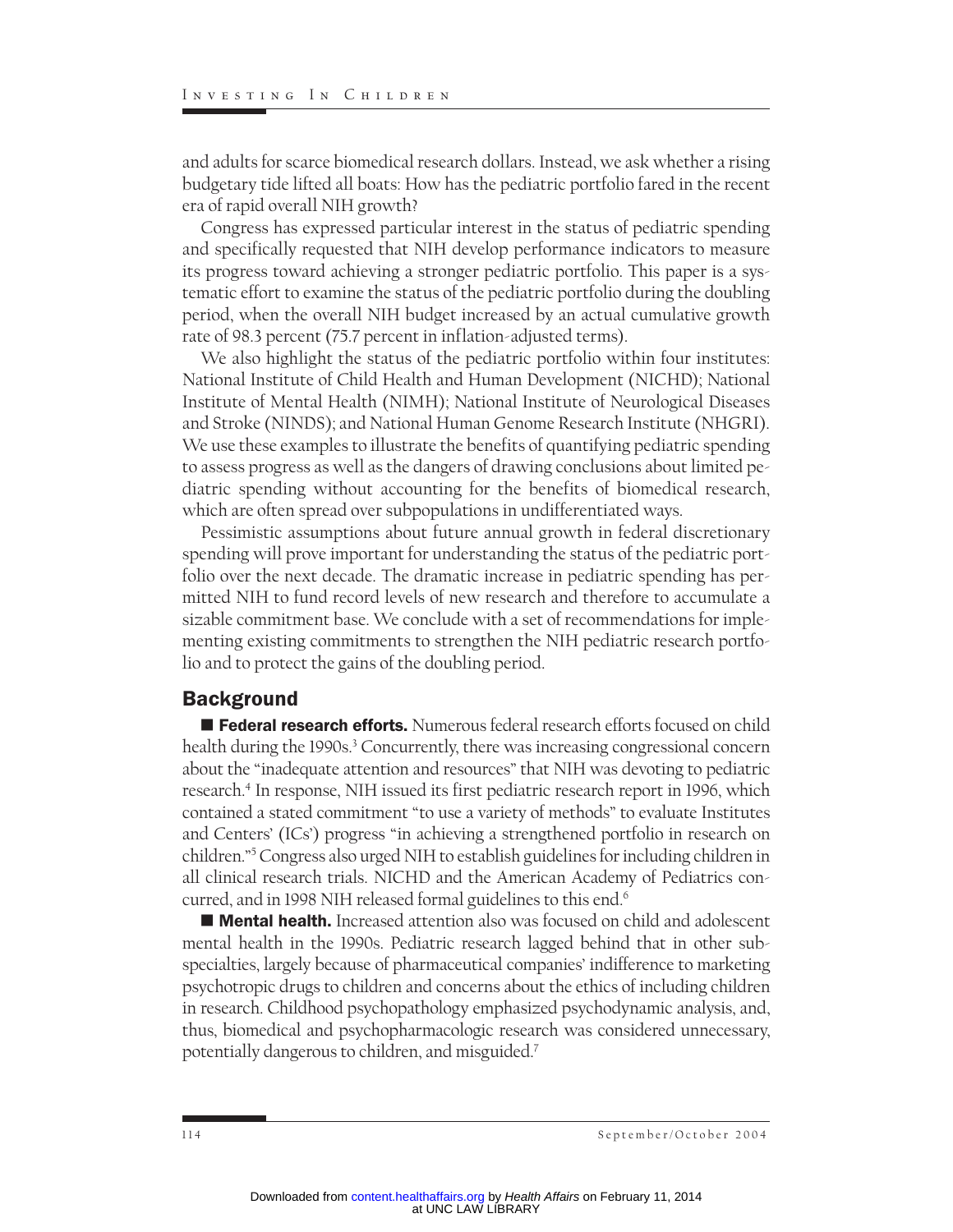**The Children's Health Act.** With the bipartisan Children's Health Act (CHA) of 2000, Congress authorized expanded research on and services for childhood and prenatal health problems. Congress directed NICHD to plan and conduct the National Children's Study (NCS), and the president's FY 2005 budget includes \$12 million for the NCS, \$7.5 million to come from NICHD's budget. Congress also established a Pediatric Research Initiative (PRI), to increase support for pediatric research, strengthen collaborative efforts among ICs, speed the development of pediatric clinical drug trials, and invest in training pediatric researchers. Congress authorized \$50 million for the NIH Office of the Director (OD) to support the PRI in FY 2001. However, because the CHA became effective after the FY 2001 appropriations cycle, that fiscal year's appropriations did not include PRI funding. In FY 2002 the OD awarded \$5 million, half of the Director's Discretionary Fund, for the ICs' pediatric proposals. Other federal developments during this period included an NIH Inter-Institute Committee on Pediatric Research to encourage the development of new initiatives and collaboration across ICs; an Interagency Autism Coordinating Committee; and Autism Research Centers of Excellence.

The CHA requires NIH to report annually to Congress on the total funds that ICs award for pediatric research. The FY 2002 and 2003 PRI report highlights initiatives and explains the research and clinical significance of collaboration and expanding the pediatric portfolio with supplemental discretionary dollars.<sup>8</sup>

# Measuring The Pediatric Research Portfolio

High annual NIH growth rates have been accompanied by intensified interest in the internal allocation of funds. The selection of research program areas to be funded remains the responsibility of NIH, based on a system of investigatorinitiated projects selected through merit-based peer review.<sup>9</sup> Many factors are considered, including public health needs and scientific opportunity.10 Prior efforts to analyze spending focused on the flow of dollars to academic pediatric departments rather than on the pediatric portfolio.<sup>11</sup>

In this study, we did not attempt to determine whether the amount of funding that NIH awards for research on particular pediatric diseases was commensurate with measures of the burden of disease (prevalence, incidence, use of resources and costs, mortality, morbidity, and so forth). We also recognize that the degree of match between funding and disease burden is sensitive to the measure being used and that advocacy groups for specific diseases can emphasize data derived via a variety of different methods.<sup>12</sup> NIH has an obligation to respond to public health needs, but calculating these needs is very difficult, and there is not always a clear correlation between spending and outcomes.<sup>13</sup>

NIH defines pediatric research as "all categories of biomedical research (basic, clinical, epidemiological, behavioral, prevention, treatment, diagnosis, as well as outcomes and health services) that relate to diseases, conditions, or the health/ development of [people] up to age 21."14 In FY 1995 the NIH Budget Office directed

HEALTH AFFAIRS - *Volume 23*, Number 5 115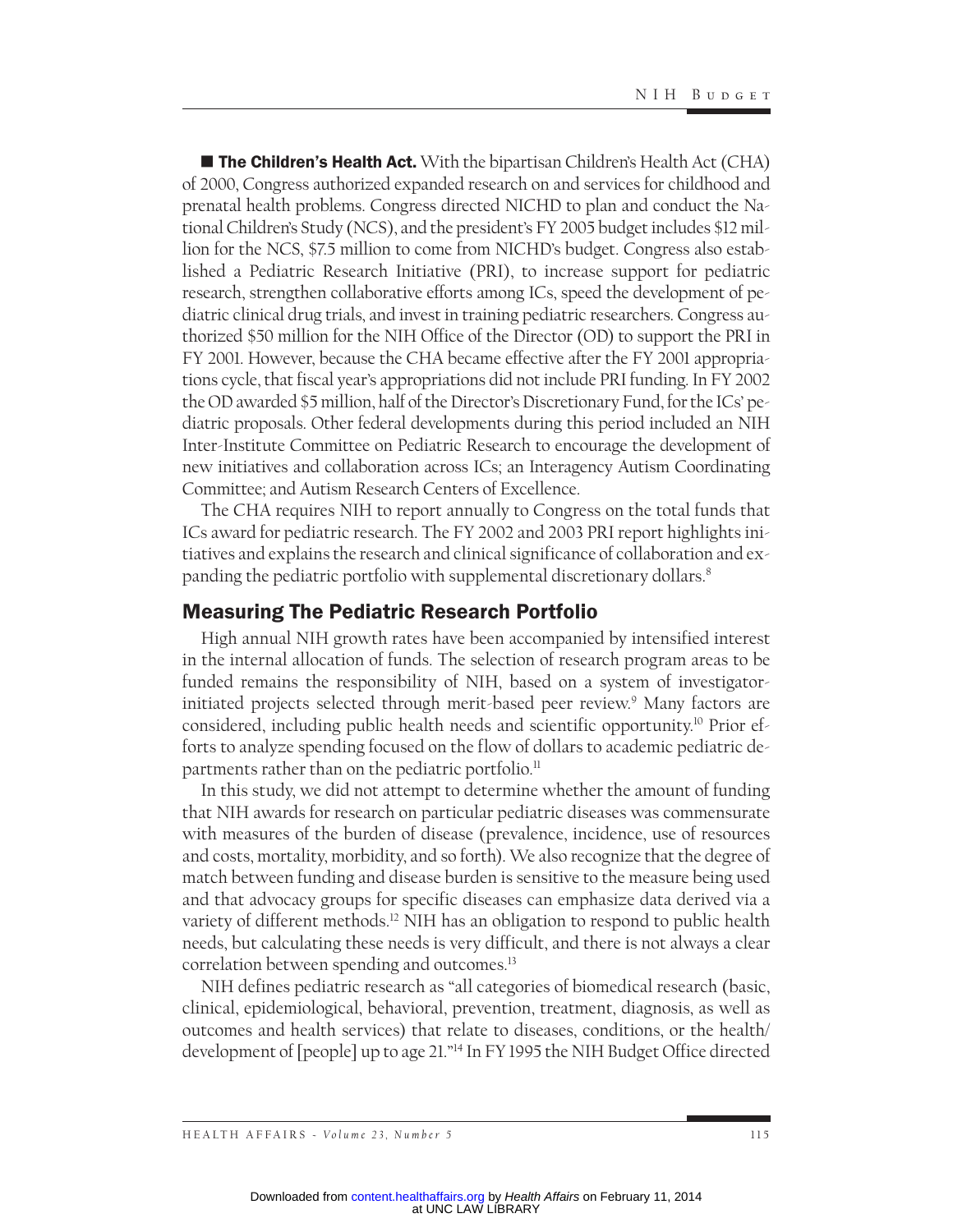all ICs to report total funding (including grants, contracts, and intramural support) related to pediatric disease and cross-cutting research areas. The office reports annual spending by disease categories and populations.

The Budget Office provided specific data on congressional appropriations by IC for FY 1993–2004; pediatric spending by IC for FY 1993–2003; and overall estimates for FY 2005 and pediatric spending estimates for FY 2004 and FY 2005. The dollars reported for these years reflect each IC's estimates of how much pediatric research it is likely to fund based on overall budget increases and any new initiatives. The figures reported by some ICs for FY 1993 and FY 1994 are direct costs only. The NIH OD may provide seed money or may supplement IC funding, but the same funding is not counted in both the OD's and the IC's spending.

Because the "doubling period" is referred to in nominal dollars, we report growth rates in nominal terms unless otherwise noted. For future estimates, we calculated the estimated percentage change from FY 2004 to FY 2005 for the NIH budget and the pediatric portfolio, and report projections based on the assumption that the annual rates of change will remain constant through FY 2008.

# The NIH Budget And Pediatric Portfolio, FY 1998–2003

**The budget.** Congress doubled the NIH budget between FY 1998 and FY 2003 (to \$27.1 billion), an extraordinary commitment to accelerate appropriations, which over the previous four decades had doubled every ten years. NIH funding had increased at an average annual rate of 9 percent between FY 1971 and FY 1998.15 In FY 1994, except for a double-digit increase for AIDS and breast cancer research, the NIH budget was static or contracting in real dollars.<sup>16</sup> It increased by an average annual rate of 5.8 percent between FY 1993 and FY 1997. The pediatric portfolio increased by an average annual rate of 4.7 percent.

**Pediatric spending.** During the doubling period, NIH appropriations increased at an average annual rate of 14.7 percent. Pediatric spending increased by an average annual rate of 12.8 percent—very close to NIH's overall average annual rate. The most dramatic increase in pediatric spending occurred between FY 1998 and FY 2003: a growth rate of 82.4 percent in nominal terms (61.6 percent in inflation-adjusted terms) (Exhibit 1). A rising budgetary tide seems to have lifted all boats: The pediatric portfolio increased dramatically (almost on par with the NIH budget) during the doubling period.

In FY 2000 the pediatric portfolio's 18 percent growth rate exceeded the NIH rate of 14 percent. Only in FY 2003 did the pediatric growth rate (8.4 percent) fall well below NIH's 16.2 percent annual rate of growth. The FY 2003 shift to bioterrorism funding likely reduced awards to pediatric areas compared with earlier fiscal years. In FY 2004 the two growth rates converged (Exhibit 1).

Although the data show that pediatric research enjoyed a share of the benefits of the doubling period, the proportion of the NIH budget devoted to the pediatric portfolio declined slightly, from 12.3 to 11.3 percent, down from 13.1 percent in

<sup>116</sup> September/October 2004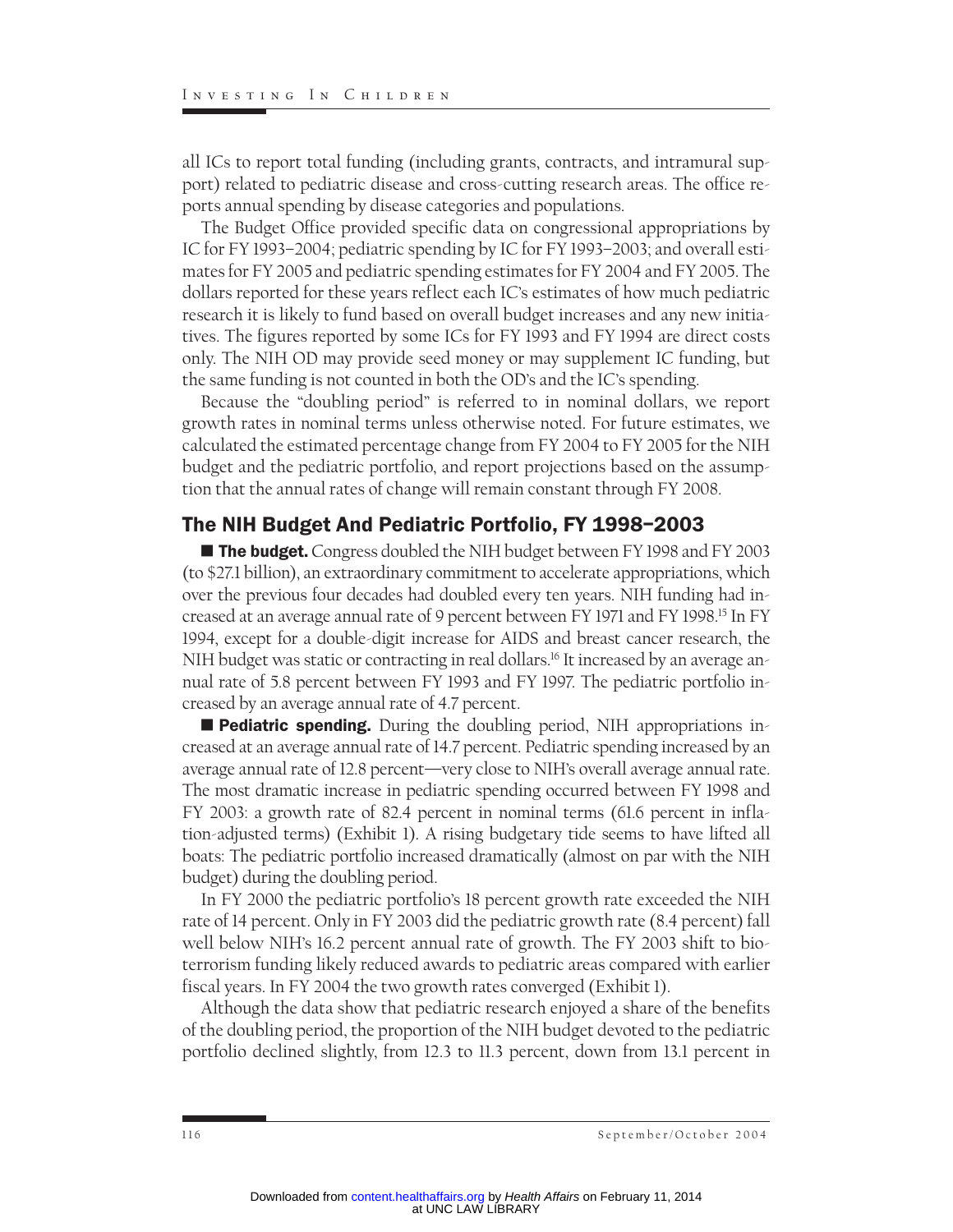| <b>Fiscal</b><br>year                        | <b>Pediatric</b><br>portfolio<br>(\$ billions) | <b>NIH total</b><br>budget<br>(\$ billions) | Pediatric portfolio<br>as percent of<br><b>NIH budget</b> | Pediatric portfolio,<br>annual percent<br>change | NIH budget,<br>annual percent<br>change |  |  |
|----------------------------------------------|------------------------------------------------|---------------------------------------------|-----------------------------------------------------------|--------------------------------------------------|-----------------------------------------|--|--|
| 1993<br>1994<br>1995<br>1996                 | 1.35<br>1.55<br>1.44<br>1.51                   | 10.3<br>10.9<br>11.3<br>11.9                | 13.1<br>14.1<br>12.7<br>12.7                              | 14.7<br>$-7.0$<br>5.0                            | 5.9<br>3.3<br>5.6                       |  |  |
| 1997<br>1998<br>1999<br>2000                 | 1.60<br>1.68<br>1.90<br>2.25                   | 12.7<br>13.6<br>15.6<br>17.8                | 12.6<br>12.3<br>12.2<br>12.6                              | 6.1<br>4.8<br>13.2<br>18.0                       | 6.8<br>7.1<br>14.5<br>14.0              |  |  |
| 2001<br>2002<br>2003<br>2004<br>2005         | 2.51<br>2.83<br>3.07<br>3.17<br>3.25           | 20.5<br>23.3<br>27.1<br>27.9<br>28.7        | 12.3<br>12.1<br>11.3<br>11.4<br>11.3                      | 11.8<br>12.7<br>8.4<br>3.3<br>2.6                | 14.8<br>13.9<br>16.2<br>3.0<br>2.8      |  |  |
| Average/percent<br>change (FY 1998-<br>2003) | 2.4                                            | 19.7                                        | 12.1                                                      | 82.4 $(61.6)^a$                                  | 98.3 $(75.7)^a$                         |  |  |

#### **EXHIBIT 1** National Institutes Of Health (NIH) Budget And Pediatric Research Portfolio, Fiscal Years 1993–2005

SOURCES: NIH Budget Office: congressional appropriations (FY 1993–2004; 2005 estimate); pediatric research spending (FY 1993–2003; 2004–2005 estimates).

NOTE: FY 1998 is the base level for the doubling period.

<sup>a</sup> Figures in parentheses represent Consumer Price Index (CPI) inflation-adjusted growth rates in 2003 constant dollars.

1993. Thus, while overall and pediatric spending both increased in nominal and real terms, the proportion devoted to pediatrics remained flat, as it has done since FY 1993 (Exhibit 2).

#### EXHIBIT 2

National Institutes Of Health (NIH) Appropriations And Pediatric Research Portfolio, Billions Of Dollars, Fiscal Years 1993–2005



SOURCE: NIH Budget Office: congressional appropriations (FY 1993-2004; 2005 estimate); pediatric research spending (FY 1993-2003; 2004-2005 estimates).

NOTES: Nominal dollars not adjusted for inflation. FY 1998 is the base level for the doubling period.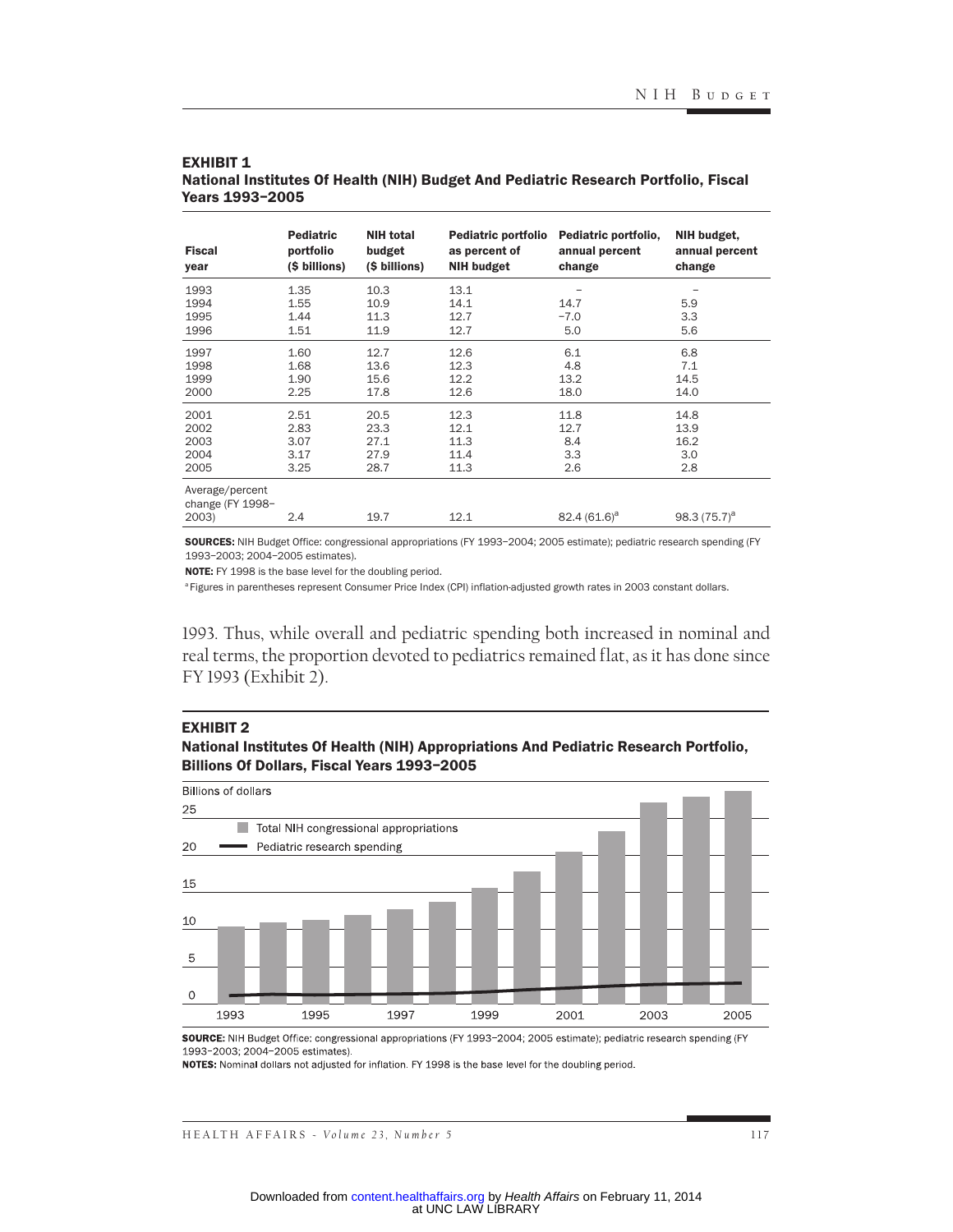**Distribution of the pediatric portfolio.** In FY 2004 twenty-two ICs invested in an NIH pediatric portfolio of \$3.2 billion, a major increase from the \$1.7 billion distributed across eighteen ICs in FY 1993. The portfolio was not evenly distributed across the twenty-two ICs: Almost two-thirds was concentrated in five institutes (Exhibit 3). With few exceptions, the leading pediatric spenders have been the same since FY 1993. They will account for the majority (\$1.8 billion) of the \$3.2 billion portfolio in FY 2004. Their pediatric spending grew at an average 82.5 percent rate (on par with the pediatric portfolio 82.4 percent rate).

## Pediatric 'High' And 'Low' Spenders

Here we report on the status of pediatric research within two "leading" ICs (as a percentage of total NIH pediatric spending) to explore how the portfolio has fared within individual ICs and in comparison with others (Exhibit 4). NICHD sponsors the most pediatric research; it awarded \$821.1 million in FY 2004. During the doubling period, its budget grew by 78.7 percent, while pediatric spending within NICHD grew by 74.1 percent. While the NIH budget more than doubled, NICHD, the lead pediatric IC, experienced a smaller rate of growth (Exhibit 5).

■ High spenders. NICHD. In FY 2004, 66.1 percent of NICHD's budget was awarded to pediatric research, by far the highest proportion of all ICs. NICHD's portfolio excludes all reproductive, behavioral, demographic, and rehabilitation research not specifically aimed at pediatric populations. While it is often viewed as the institute for the "profession of pediatric research," NICHD accounted for only a quarter of the NIH pediatric portfolio in FY 2004 (Exhibit 3). Thus, the majority of pediatric dollars are awarded by other ICs. In addition, while pediatric spending has

#### EXHIBIT 3





#### **SOURCE: NIH Budget Office.**

NOTES: Shaded segments are the five top-spending institutes. NCRR is National Center for Research Resources. NINDS is National Institute of Neurological Diseases and Stroke; NIDA is National Institute on Drug Abuse; NEI is National Eye Institute; NIAID is National Institute of Allergy and Infectious Diseases; NCI is National Cancer Institute; NHLBI is National Heart, Lung, and Blood Instutute; NIDDK is National Institute of Diabetes and Digestive and Kidney Diseases; NIMH is National Institute of Mental Health: and NICHD is National Institute of Child Health and Human Development.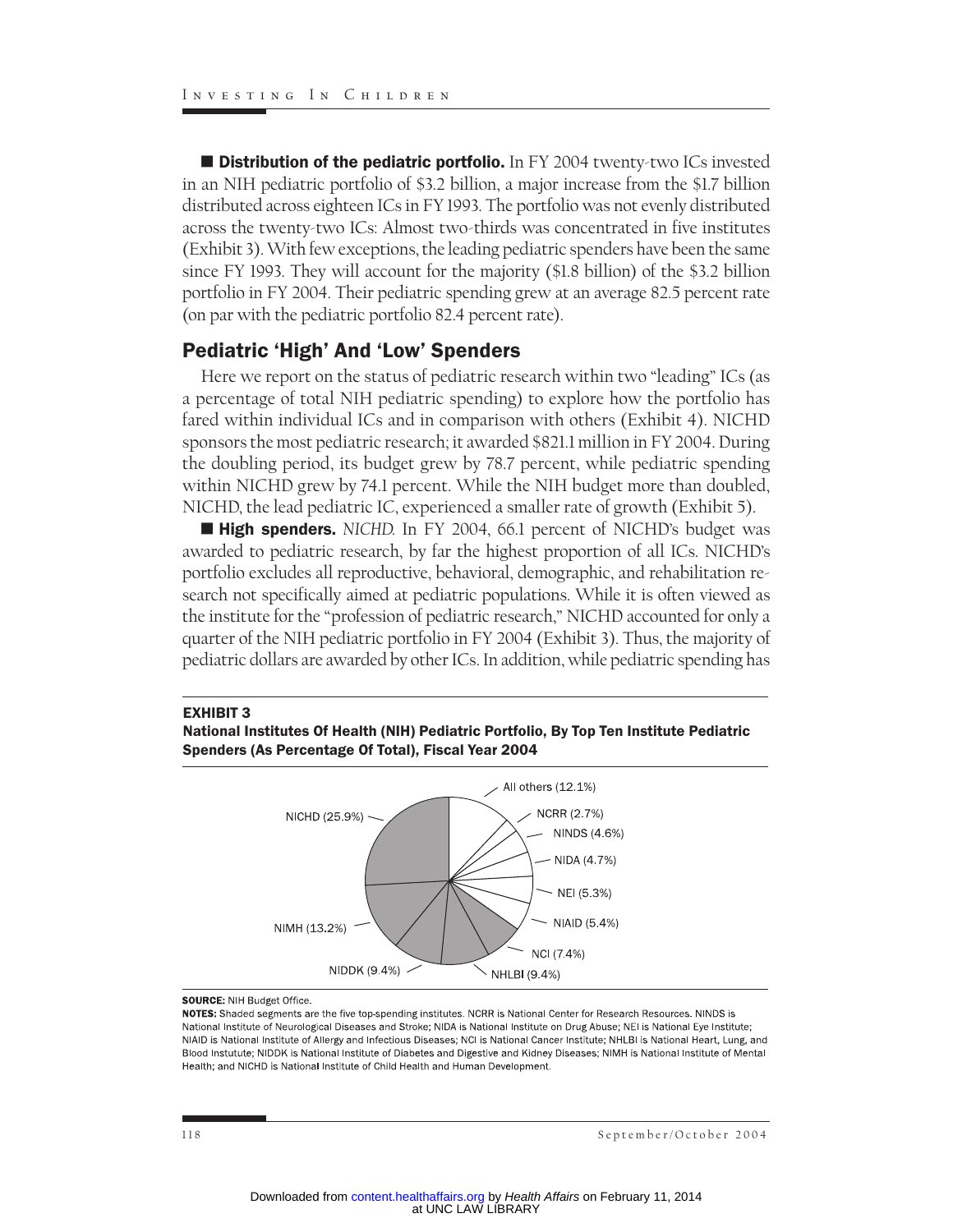| <b>Fiscal</b><br>year                     | <b>NIH (\$)</b>                           |                                                | NICHD (\$)                      |                                       | NIMH(S)                         |                                         | NINDS (\$)                     |                                         | NHGRI(\$)                  |                                 |
|-------------------------------------------|-------------------------------------------|------------------------------------------------|---------------------------------|---------------------------------------|---------------------------------|-----------------------------------------|--------------------------------|-----------------------------------------|----------------------------|---------------------------------|
|                                           | Ped.                                      | <b>Total</b>                                   | Ped.                            | <b>Total</b>                          | Ped.                            | <b>Total</b>                            | Ped.                           | <b>Total</b>                            | Ped.                       | Total                           |
| 1993<br>1994<br>1995                      | 1.349<br>1,547<br>1,439                   | 10.327<br>10,938<br>11,300                     | 528<br>552<br>391               | 528<br>555<br>512                     | 53<br>150<br>169                | 584<br>613<br>542                       | 68<br>89<br>86                 | 600<br>631<br>627                       | $\circ$<br>10<br>15        | 106<br>127<br>152               |
| 1996                                      | 1,512                                     | 11,928                                         | 408                             | 593                                   | 188                             | 660                                     | 86                             | 684                                     | 15                         | 169                             |
| 1997<br>1998<br>1999<br>2000              | 1.604<br>1,681<br>1,903<br>2,245          | 12.741<br>13.648<br>15,629<br>17,821           | 425<br>453<br>506<br>587        | 632<br>672<br>750<br>858              | 192<br>197<br>237<br>286        | 701<br>750<br>861<br>973                | 98<br>105<br>109<br>65         | 729<br>781<br>903<br>1,029              | 14<br>16<br>14<br>15       | 189<br>218<br>265<br>336        |
| 2001<br>2002<br>2003<br>2004<br>2005      | 2,510<br>2.829<br>3,066<br>3,168<br>3,251 | 20,458<br>23.296<br>27,067<br>27,888<br>28,677 | 664<br>734<br>790<br>821<br>846 | 976<br>1,112<br>1,206<br>479<br>1,281 | 336<br>388<br>405<br>417<br>429 | 1,106<br>1,247<br>1,341<br>613<br>1,421 | 81<br>119<br>142<br>145<br>147 | 1,176<br>1,327<br>1,456<br>631<br>1,546 | 16<br>20<br>25<br>25<br>26 | 382<br>429<br>465<br>479<br>493 |
| Percent<br>change (FY<br>1998-2003) 82.4% |                                           | 98.3%                                          | 74.1%                           | 78.7%                                 | 105.8% 78.7%                    |                                         | 35.6%                          | 86.6%                                   | 54.1%                      | 113.6%                          |

#### EXHIBIT 4

Selected National Institutes Of Health (NIH) Institute Budgets And Pediatric Portfolios, Millions Of Dollars, Fiscal Years 1993–2005

SOURCES: NIH Budget Office: congressional appropriations (FY 1993–2004; 2005 estimate); pediatric research spending (FY 1993–2003; 2004–2005 estimates).

NOTES: All figures and growth rates are reported in nominal dollars. FY 1998 is the base level for the doubling period. Prior to FY 1995, the National Institute for Child Health and Human Development (NICHD) reported its total appropriation as "funding for children." After FY 1995, NICHD narrowed its criteria to exclude research not aimed at improving the health of pediatric populations. The National Institute of Mental Health (NIMH) reported that prior to FY 1995 it had not included intramural research and contracts in the budget data. NINDS is National Institute of Neurological Diseases and Stroke. NHGRI is the National Human Genome Research Institute.

#### EXHIBIT 5

#### National Institutes Of Health (NIH) And Pediatric Growth Rates By Selected Institutes, Fiscal Years 1993–2005



SOURCE: NIH Budget Office: congressional appropriations (FY 1993-2004; 2005 estimate); pediatric research spending (FY 1993-2003; 2004-2005 estimates).

NOTES: All figures are in nominal dollars. FY 1998 is the base level for the doubling period. IC is Institutes and Centers. NICHD National Institue of Child Health and Human Development. NIMH is National Instute of Mental Health. NINDS is National Institute of Neurological Diseases and Stroke, NHGRI is National Human Genome Research Institute.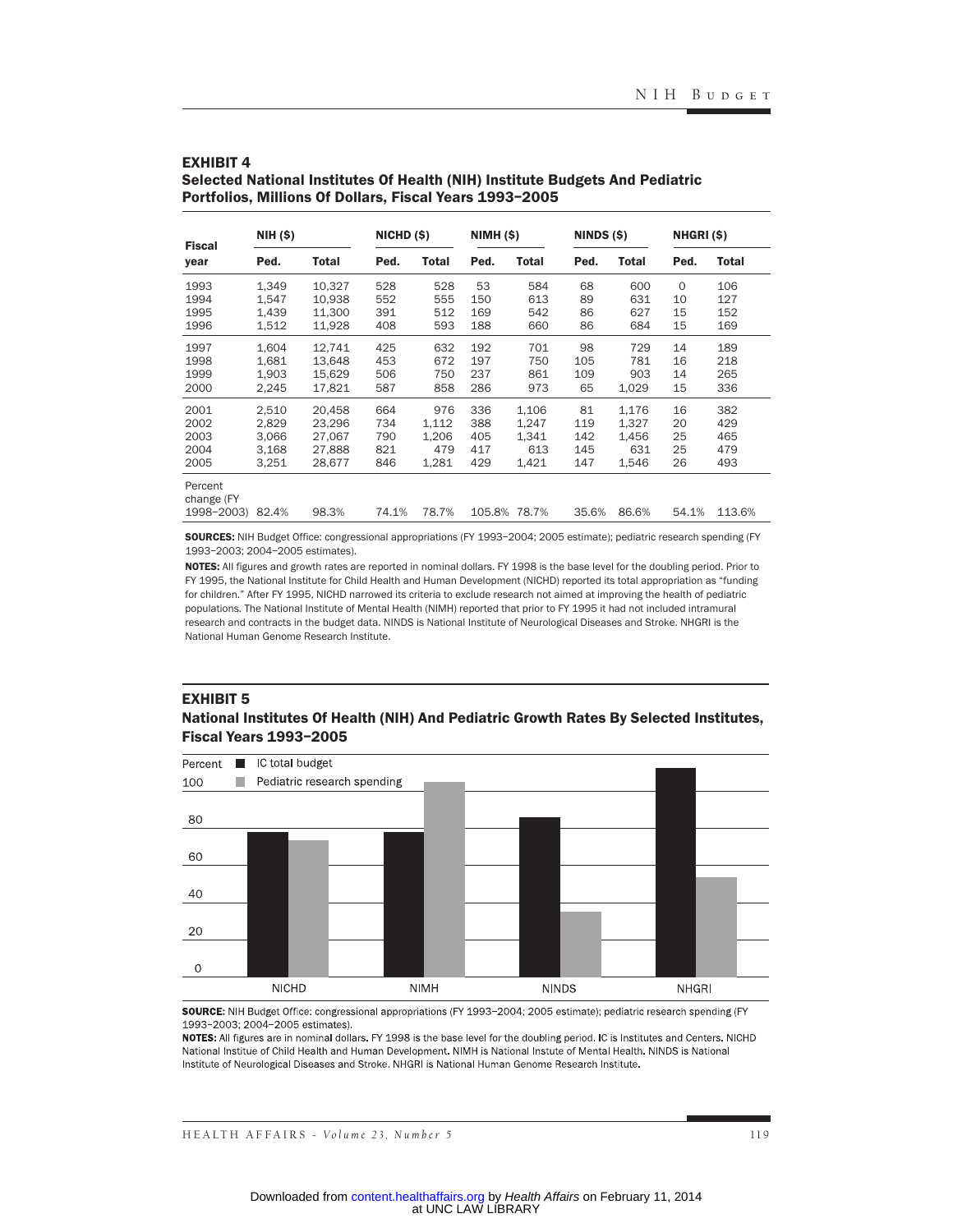increased, NICHD's proportion of the pediatric portfolio has remained relatively flat at 26 percent.

Historically, a small percentage of NIH funding has flowed to pediatric departments. NICHD, as directed by the CHA in 2000, has increased the number and size of research training grants to institutions supporting pediatric training and career development awards to individuals in pediatric clinical and basic research. In FY 2003 NICHD supported \$17.6 million (\$2.1 million more than in FY 2002) in funding through fellowships, career awards, training grants, and the Child Health Research Centers (CHRCs).

*NIMH.* NIMH, the second leading pediatric spender, accounted for 13.2 percent of the portfolio in FY 2004. During the doubling period, the NIMH budget increased by a rate of 78.7 percent. Its pediatric spending grew 105.8 percent (compared with the NIH pediatric portfolio rate of 82.4 percent). NIMH is one of a few ICs whose pediatric spending growth rate well exceeded the institute's overall rate during the doubling period (Exhibit 5). Much of the newly committed funding went to studies of depression and anxiety in children and adolescents. It is difficult to determine whether this sizable increase is the result of a growing incidence of children's mental disorders or a contributor to their identification and diagnosis.

**Low spenders.** NINDS and NHGRI offer examples of ICs with pediatric spending that is below the NIH average (defined as a percentage of the NIH pediatric portfolio). However, data from each illustrate the complexities of quantifying pediatric spending as well as the danger of drawing inappropriate inferences about the implications of such spending for the status of their portfolios.

*NINDS.* NINDS had one of the largest overall budget increases during the doubling period, 86.6 percent. In part, this reflects advances in the understanding of neurological diseases and recognition of their strong impact on families. However, NINDS' pediatric spending experienced more modest growth of 35.6 percent less than half the ICs' rate (Exhibit 5). The proportion of the NINDS budget awarded to pediatrics decreased from 11.3 percent to 9.7 percent between FY 1993 and FY 2003. NINDS has fallen in the rankings from sixth (in 2000) to ninth (in 2003) in terms of the percentage of its budget awarded to pediatric research.

Why has NINDS' pediatric spending fallen if, like other ICs, it makes no allocation of funds by subpopulation? Some of the decrease could represent a problem with labeling what research is relevant to pediatric neurological diseases. Other changes have also played a role. The number of child neurologists has been stagnant during the past decade, while the demand for clinical services has ballooned. NINDS is attempting to encourage more child neurologists to choose research careers by funding the K–12 Neurological Sciences Academic Development Award. The effectiveness of this program remains unknown.

In addition, clinical studies of children usually require multicenter collaboration. NINDS and professional child neurology organizations have not been able to organize many collaborative efforts. NINDS has sponsored workshops to help in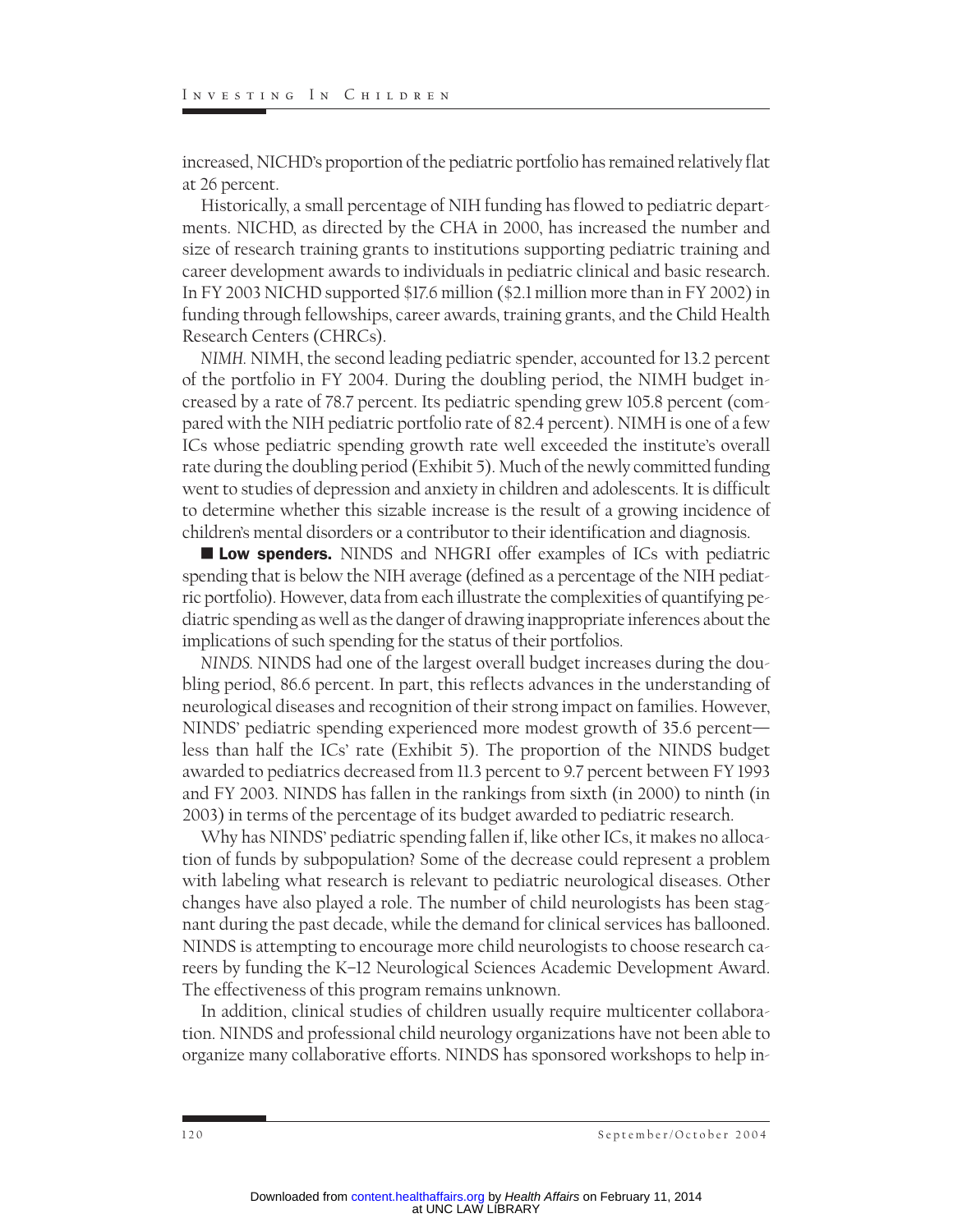vestigators develop directions for collaborative research, but the resulting recommendations have led to projects only infrequently. For example, the NINDS Workshop/Report on Perinatal and Childhood Stroke recommended a multidisciplinary collaborative effort. Although professionals have met to plan research, no funded collaborative studies are forthcoming. Many studies of children's neurological diseases have been organized under the sponsorship of the pharmaceutical industry, especially when this was required by the Food and Drug Administration (FDA). These trends have resulted in fewer investigators and studies that bring advances in basic science to children with neurological diseases.

*NHGRI.* NHGRI represents a case where quantification of pediatric spending can underestimate the impact of biomedical research that is not specifically reported as part of the official pediatric portfolio. For example, NHGRI spent \$25.3 million on pediatric research in FY 2004, just 5.3 percent of its budget. NHGRI's budget more than doubled (113.6 percent) and its pediatric spending increased by 54 percent during the doubling period (Exhibit 5). However, NHGRI's research has implications for pediatric populations, although it is not counted as pediatric spending per se. As opposed to other ICs, NHGRI provides resources for biomedical research with a broad array of applications, such as the effort to map the human genome sequence. This is typical of much of what NHGRI does, including such initiatives as the Encyclopedia of DNA Elements (ENCODE) and the Haplotype map (HapMap). This "nonpediatric" research will have important implications for advancing knowledge of childhood disorders.17

# Caveats On Interpreting Spending Trends

**Diffuse research categories.** In drawing inferences from aggregate research spending patterns, we note that there is always a challenge in determining the "appropriate" amount of spending on a particular subpopulation or disease. In addition, more and more biomedical research has implications that can be generalized across diseases, organs, and age groups, and this can frustrate any true effort to "count" them under any single disease or subpopulation biomedical research category.

**Clinical research.** The data reported include NIH support for research in developmental biology and clinical pediatrics. Thus, developmental biology alone could account for the steady growth rate of the pediatric portfolio. Although this work may lead to new insights into the pathophysiology of diseases that affect children, and hence to new ways to diagnose and treat them, many clinical researchers remain concerned that we are not applying what we already know. Also, the lack of integration of research efforts into centers where basic and clinical scientists research and care for children with complex medical needs compounds the difficulty of performing high-quality, outcomes-based clinical and basic science research.

**Bioterrorism spending.** Bioterrorism took a big share of NIH appropriation growth in the final years of the doubling period, and the shares of the overall increase going to pediatric-related research areas have likely dropped off. For example,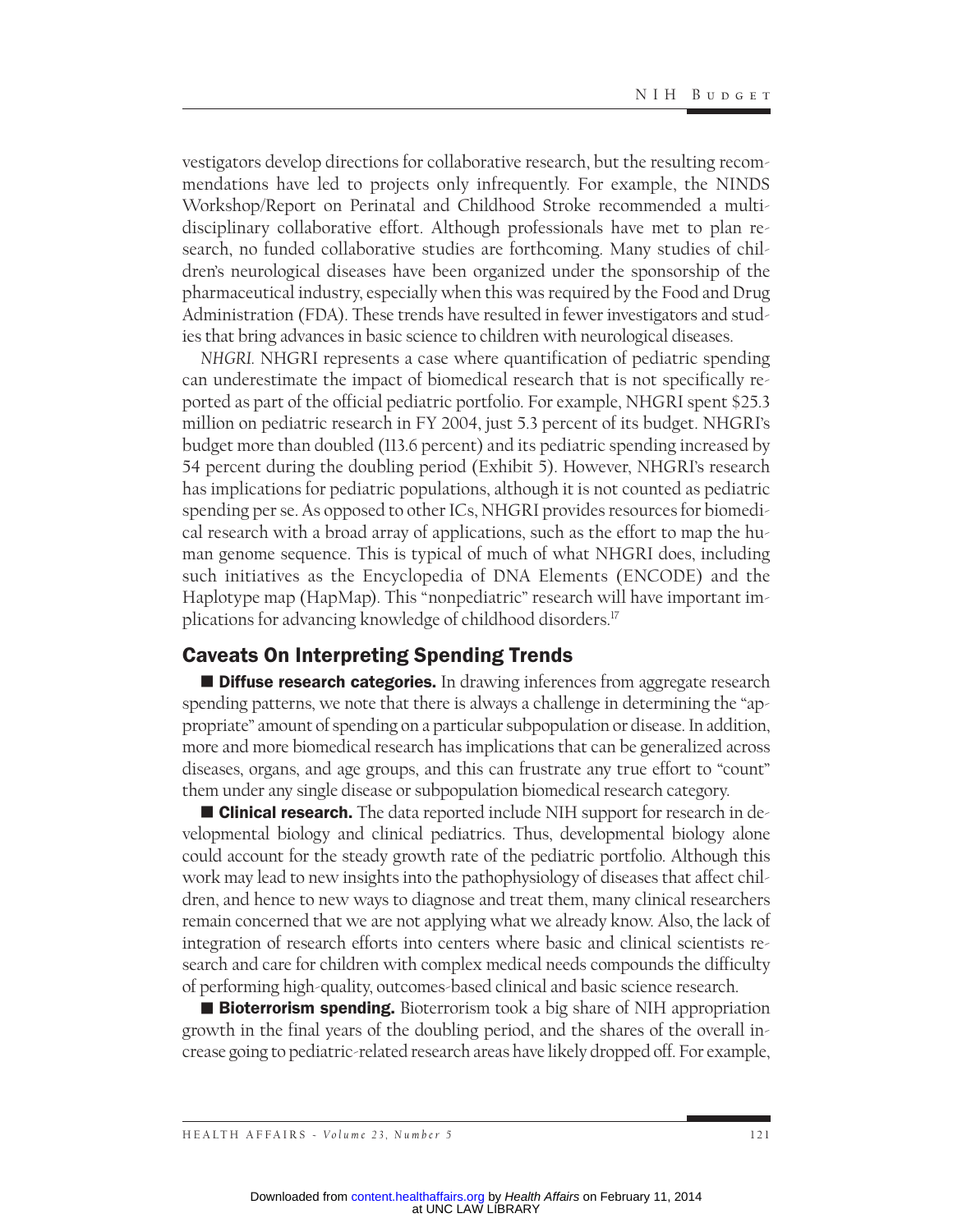NIH reported a 536 percent increase in bioterrorism spending between FY 2002 and the FY 2005 request. There is concern that the continuing increases in biological defense funding may "crowd out" spending for pediatric areas.

**Expression of doubling-era gains.** Finally, many biomedical researchers fear that future annual levels of growth below 6–8 percent may erode the gains NIH achieved during the doubling period. Between FY 2004 and FY 2005, NIH appropriations are projected to increase by 2.8 percent, while pediatric spending is projected to grow by 2.6 percent. According to the FY 2004–2008 Biomedical Research and Development Price Index (BRDPI) estimates, the NIH budget would need to grow by at least 3.5–3.8 percent just to keep pace with inflation (Exhibit 6). These are far from double-digit increases and might not be enough to maintain the commitments of the doubling era.

# The Future Of The Pediatric Portfolio, FY 2005–2010

The recent growth of the NIH budget and its pediatric portfolio has permitted ICs to fund record levels of research and therefore to accumulate a substantial commitment base. The challenge for NIH will be to balance current commitments, new projects, and funding of new investigators. Management of that base will make NIH vulnerable if funding levels remain static. To protect the gains achieved and to capitalize on recent commitments to strengthen the pediatric portfolio, we recommend the following.

**Fund NIH to exceed biomedical inflation.** Congress appropriated a 3.7 percent increase to NIH in FY 2004. The president's FY 2005 budget proposed a 2.6 percent increase.18 Most of the twenty-seven ICs would receive increases in the 2.8–3.0 percent range, and NICHD would receive a 3.1 percent increase. Biomedical



SOURCE: NIH Budget Office: congressional appropriations (FY 1993-2004; 2005 estimate); pediatric research spending (FY 1993-2003; 2004-2005 estimates); Biomedical Research and Development Price Index (BRDPI) (FY 1998-2003; projections FY 2004-2008).

NOTES: FY 1998 is the base level for the doubling period. The BRDPI measures changes in the weighted average of the prices of all inputs (such as personnel services, various supplies, and equipment) purchased with the NIH budget to support research.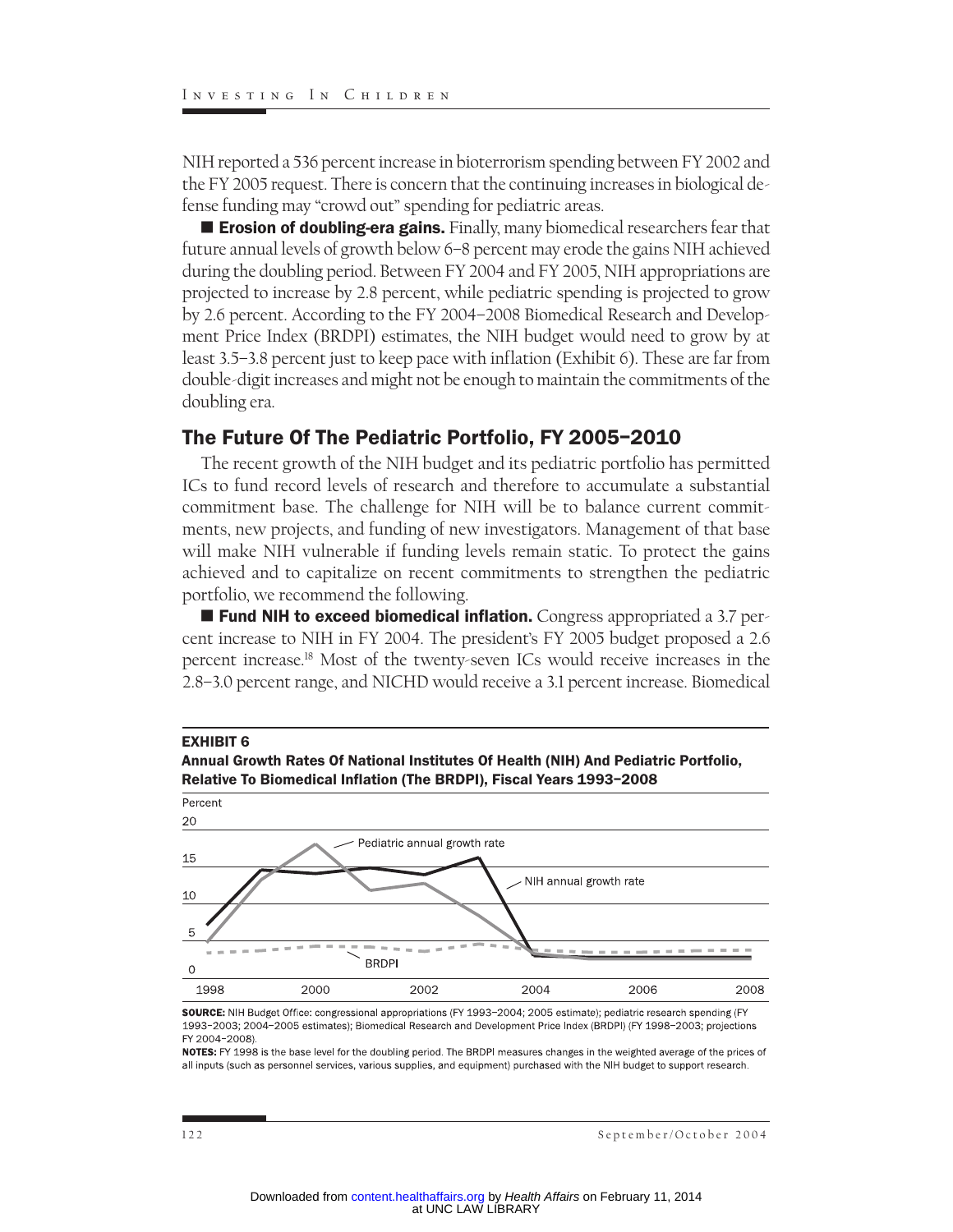research inflation tends to exceed the Consumer Price Index (CPI) by approximately 1.5 percent per year. Unless Congress provides annual increases that well exceed the BRDPI rates, NIH and the pediatric-specific commitments it made during the doubling period will become increasingly vulnerable.

 $\blacksquare$  Fund the PRI with specific appropriations. The main purpose of the PRI was to increase existing support for pediatric research. While Congress authorized \$50 million to support the PRI in FY 2001 and "such sums as may be necessary" for FY 2002–2005, to date there have been no specific PRI appropriations. According to a key staffer, Congress never intended to make earmarked appropriations, consistent with its usual practice of funding ICs but not disease areas or subpopulations. Accordingly, it was expected that NIH would allocate dollars from within its overall budget to fund research consistent with the PRI. If the PRI is to be supported with dedicated dollars that represent new funding, supplemental appropriations are the only mechanism by which the pediatric portfolio can expand beyond its "fixed" slice of the budgetary pie.

 Support the NIH child inclusion policy and report on its performance. With a static proportion of funding awarded to pediatric research, including children in all relevant clinical research will become increasingly important. There has never been any effort to evaluate the impact of or develop performance indicators for NIH's child inclusion policy. Because children are counted in numbers of research subjects along with adults, retrospective evaluation may be difficult. It is important, if only prospectively, to know whether the NIH guidelines can be effective and to recommend ways to strengthen the inclusion of children in future research.

**Examine and evaluate the NCS's budgetary trade-offs. NICHD's FY 2005** budget request includes planning dollars for the National Children's Study (NCS) but not funding to launch it. Congress has yet to allocate any specific additional appropriations for study implementation. Excluding expenditures for analysis and reporting, estimated total implementation costs are approximately \$2.3 billion (not adjusted for inflation). For recruitment and follow-up during pregnancy and infancy, costs increase to a maximum of \$151 million in 2007, then decrease to approximately \$93 million per year from 2010 to completion in 2028.19 In the current era of tight budgets, it is inevitable that internal funding designated for the study would take money away from other program research areas. Without additional appropriations or nongovernmental support, it is highly unlikely that NICHD, as the lead agency, can move beyond the planning stage.

 $\blacksquare$  Broaden the life-cycle focus of pediatric research. The tendency to define all economic and health well-being issues as distributional problems among age groups at a slice in time must be avoided. The pediatric community needs to emphasize the potential for investments in pediatric research to influence health and human development across the life cycle. For example, a more complete understanding of the plasticity of the brain might contribute to methods for educating children and preserving cognitive function throughout life. Also, an understanding of the rela-